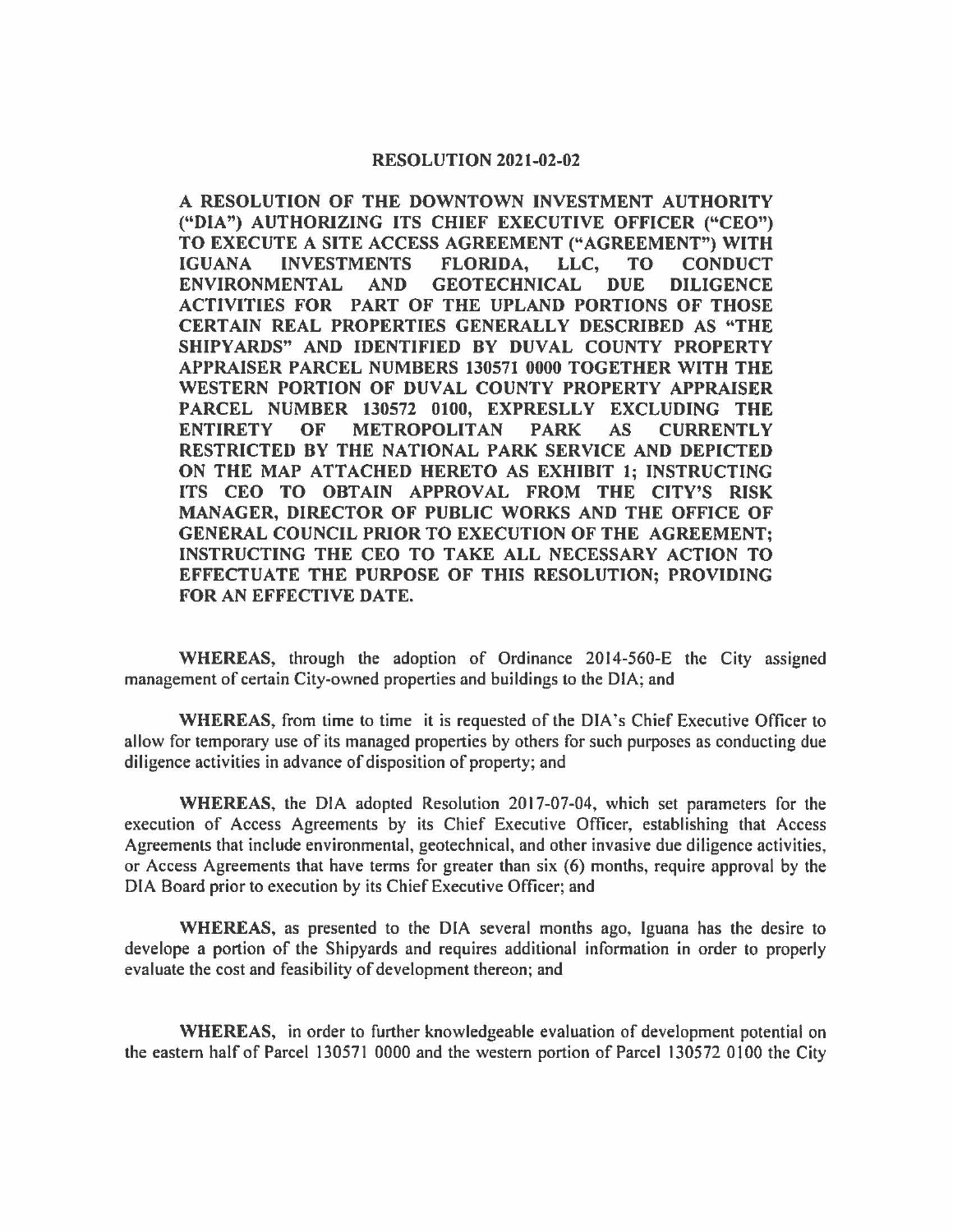and the DIA find it warranted to undertake certain environmental and geotechnical due diligence activites,

**NOW THEREFORE BE IT RESOLVED,** by the Downtown Investment Authority:

**Section 1.** The DIA finds that the recitals set forth above are true and correct and are incorporated herein by this reference.

**Section 2.** DIA hereby authorizes its Chief Executive Officer to execute a site Access Agreement to conditionally grant to Iguana Investments Florida, LLC ("Licensee"), its agents, representatives, employees, consultants, contractors, and subcontractors a limited license for access to enter upon the eastern half of Parcel 130571 0000 and the western portion of Parcel 130572 0100 expreslly excluding the entirety of Metropolitan Park as currently restricted by the National Park Service and depicted on the map attached hereto as Exhibit I for the sole purpose of performing environmental and geotechnical due diligence activities, the scope of which shall be limited to those activities approved by the Director of Public Works, the Office of General Counsel and the DIA Chief Executive Officer. The due diligence activites shall be at no cost to DIA nor the City, shall be limited to the uplands (i.e., shall be limited to landward of the landward side of the bulkhead) and shall be coordinated with the City's Public Works Department and the DIA Chief Executive Officer.

**Section 3.** The Access Agreement shall continue for one, six (6) month period beginning at execution of the Access Agreement, and will expire without any further action by the City or the DIA, unless the Access Agreement term is extended in writing by the DIA Chief Executive Officer, whose ability to extend the term shall be limited to one, ninety (90) day extension.

**Section 4.** Prior to execution of an Agreement by the DIA Chief Executive Officer, they shall first obtain approvals of the Access Agreement by the City's Risk Manager, Director of Public Works and the Office of General Counsel.

**Section 5.** The DIA instructs its CEO to take all necessary action to effectuate the purpose of this Resolution.

**Section** 7. This Resolution is predicated on the requirement that the DIA Chief Executive Officer, the Director of Public Works and the Office of General Counsel shall receive copies of all reports, work products and other information that results from this grant of site Access Agreement.

**Section 8.** This Resolution shall become effective on the date it is signed by the Chair of the DIA Board.

## **[SIGNATURES ON FOLLOWING PAGE)**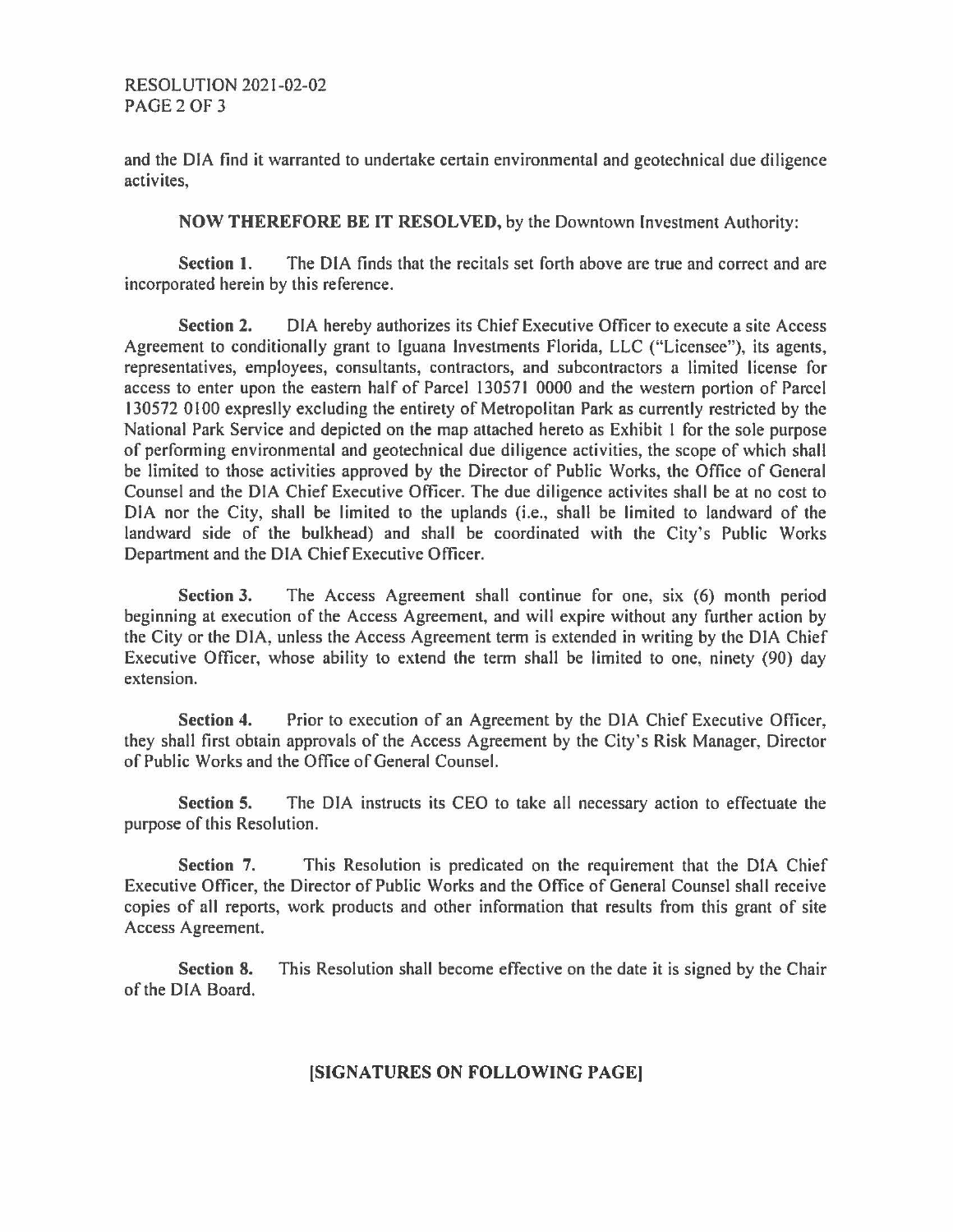RESOLUTION 2021-02-02 PAGE 3 OF 3

WITNESS: **DOWNTOWN IN WESTMENT AUTHORITY** 

 $\frac{1}{\sqrt{2}}$ 

 $\overline{\boldsymbol{\mathcal{U}}}$ Ron Moody Chair

 $\frac{2}{\text{Date}}$ 

VOTE: In Favor: 9 Opposed: 6 Abstained:  $\cancel{\phi}$